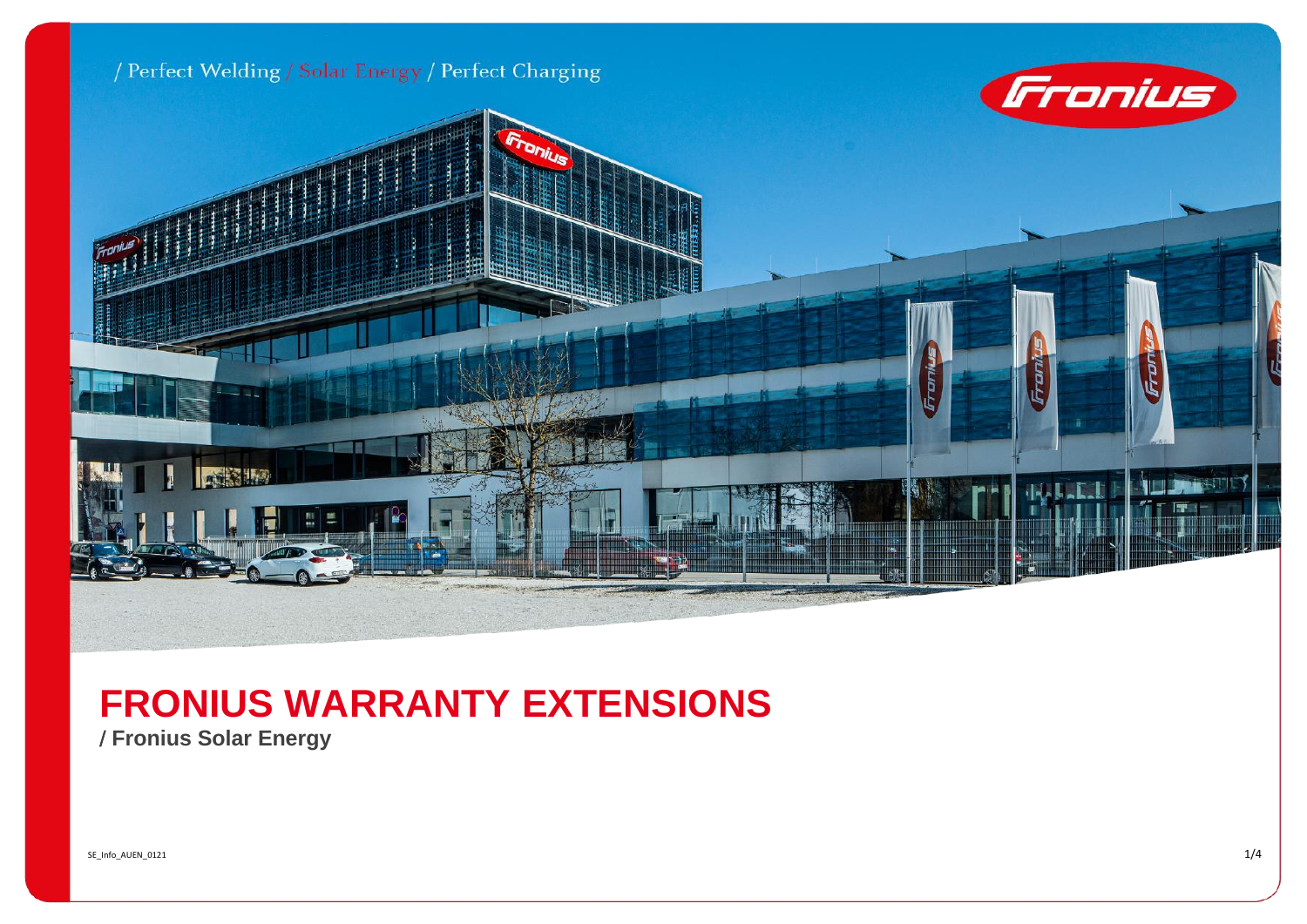

## **Ready for the future with Fronius warranty extensions An ideal long-term protection for your photovoltaic system**

Reliability, durability and sustainability are of great importance for owners of photovoltaic systems - just like for Fronius. Therefore, we offer you the opportunity to extend the warranty of your Fronius products to 10, 15 or 20 years for an additional charge. You benefit from the unique high-quality service of our Fronius Support and our Fronius Service Partners.

## FOR MAXIMUM FLEXIBILITY FRONIUS OFFERS TWO WARRANTY MODELS:

- The Fronius warranty extension is a low-cost way of covering your risk. In case of warranty, Fronius will cover material costs.
- / With the Fronius warranty extension plus package, your photovoltaic system is protected by a comprehensive safety package. In case of warranty, Fronius will cover transport, service and material costs.



\*) free registration of Fronius products possible (depending on the country warranty models can vary)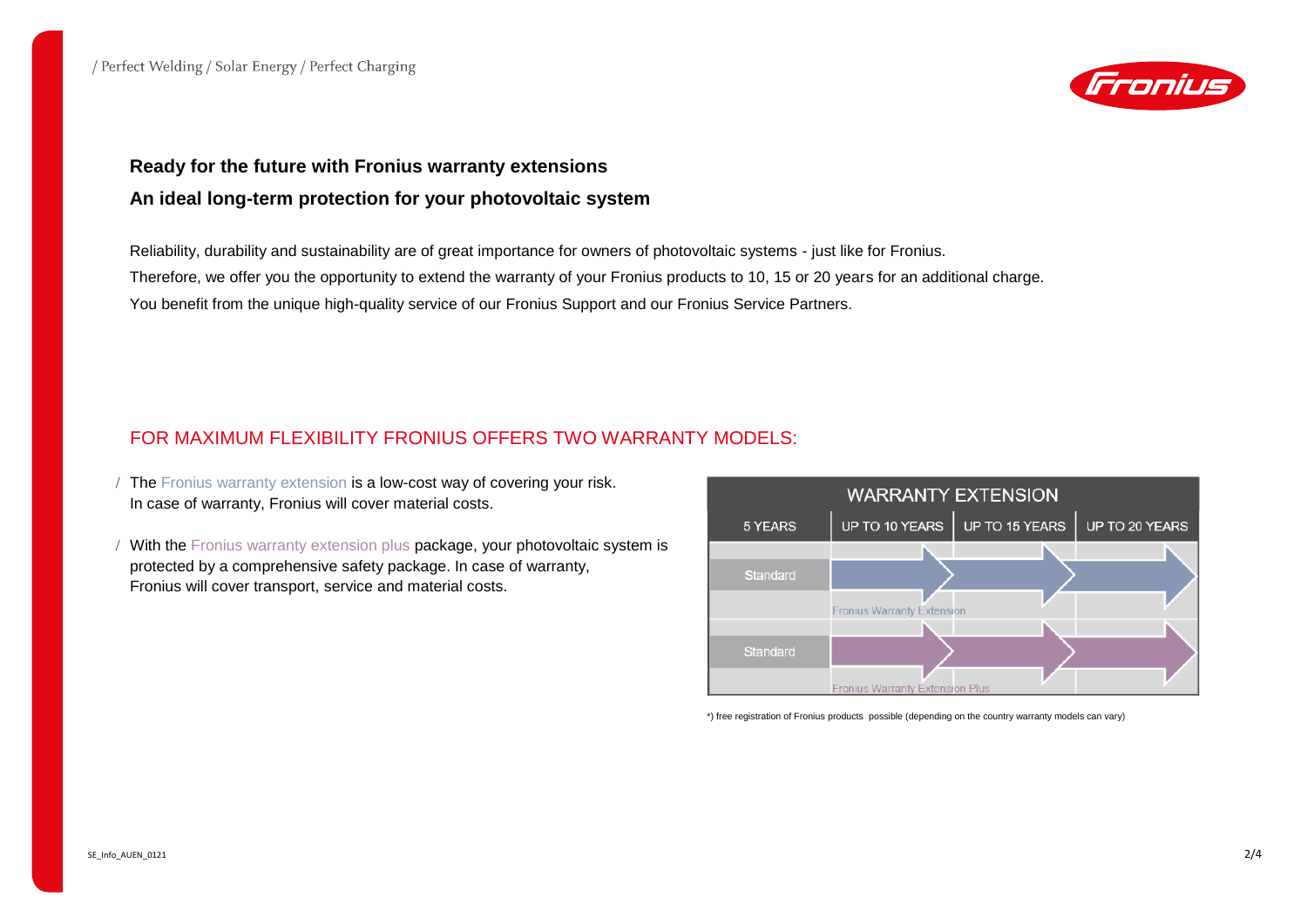

| <b>OVERVIEW OF FRONIUS WARRANTY EXTENSIONS</b>                                                                                                                                                                                                                                                                                         |                | <b>FRONIUS WARRANTY EXTENSION</b> |                | <b>FRONIUS WARRANTY EXTENSION PLUS</b> |                |                |  |
|----------------------------------------------------------------------------------------------------------------------------------------------------------------------------------------------------------------------------------------------------------------------------------------------------------------------------------------|----------------|-----------------------------------|----------------|----------------------------------------|----------------|----------------|--|
|                                                                                                                                                                                                                                                                                                                                        | up to 10 years | $up$ to 15 years                  | up to 20 years | up to 10 years                         | up to 15 years | up to 20 years |  |
| Category 1<br>Fronius Galvo 1.5-1, 2.0-1, 2.5-1;                                                                                                                                                                                                                                                                                       | 41,200,170     | 41,200,171                        | 41,200,172     | 41,200,173                             | 41,200,174     | 41,200,175     |  |
| <b>Category 2</b><br>Fronius Galvo 3.0-1, 3.1-1;<br>Fronius Primo 3.0-1, 3.5-1, 3.6-1, 4.0-1, 4.6-1, 5.0-1, 6.0-1;<br>Fronius Symo 3.0-3-S, 3.0-3-M; 3.7-3-S, 3.7-3-M, 4.5-3-S, 4.5-3-M, 5.0-3-M; 6.0-3-M;<br>Fronius Symo Hybrid 3.0-3-S, 4.0-3-S, 5.0-3-S;<br>Symo GEN24 3.0, 4.0, 5.0;<br>Primo GEN24 3.0, 3.6, 4.0, 4.6, 5.0, 6.0; | 41,200,176     | 41,200,177                        | 41,200,178     | 41,200,179                             | 41,200,180     | 41,200,181     |  |
| Category 3<br>Fronius Primo 8.2-1;<br>Fronius Symo 7.0-3-M, 8.2-3-M, 10.0-3-M;<br>Symo GEN24 6.0, 8.0, 10.0;                                                                                                                                                                                                                           | 41,200,182     | 41,200,183                        | 41,200,184     | 41,200,185                             | 41,200,186     | 41,200,187     |  |
| <b>Category 4</b><br>Fronius Symo 12.5-3-M;                                                                                                                                                                                                                                                                                            | 41,200,188     | 41,200,189                        | 41,200,190     | 41,200,191                             | 41,200,192     | 41,200,193     |  |
| Category 5<br>Fronius Symo 15.0-3-M, 17.5-3-M;                                                                                                                                                                                                                                                                                         | 41,200,194     | 41,200,195                        | 41,200,196     | 41,200,197                             | 41,200,198     | 41,200,199     |  |
| <b>Category 6</b><br>Fronius Symo 20.0-3-M;<br>Fronius Eco 25.0-3, 27.0-3;                                                                                                                                                                                                                                                             | 41,200,200     | 41,200,201                        | 41,200,202     | 41,200,203                             | 41,200,204     | 41,200,205     |  |